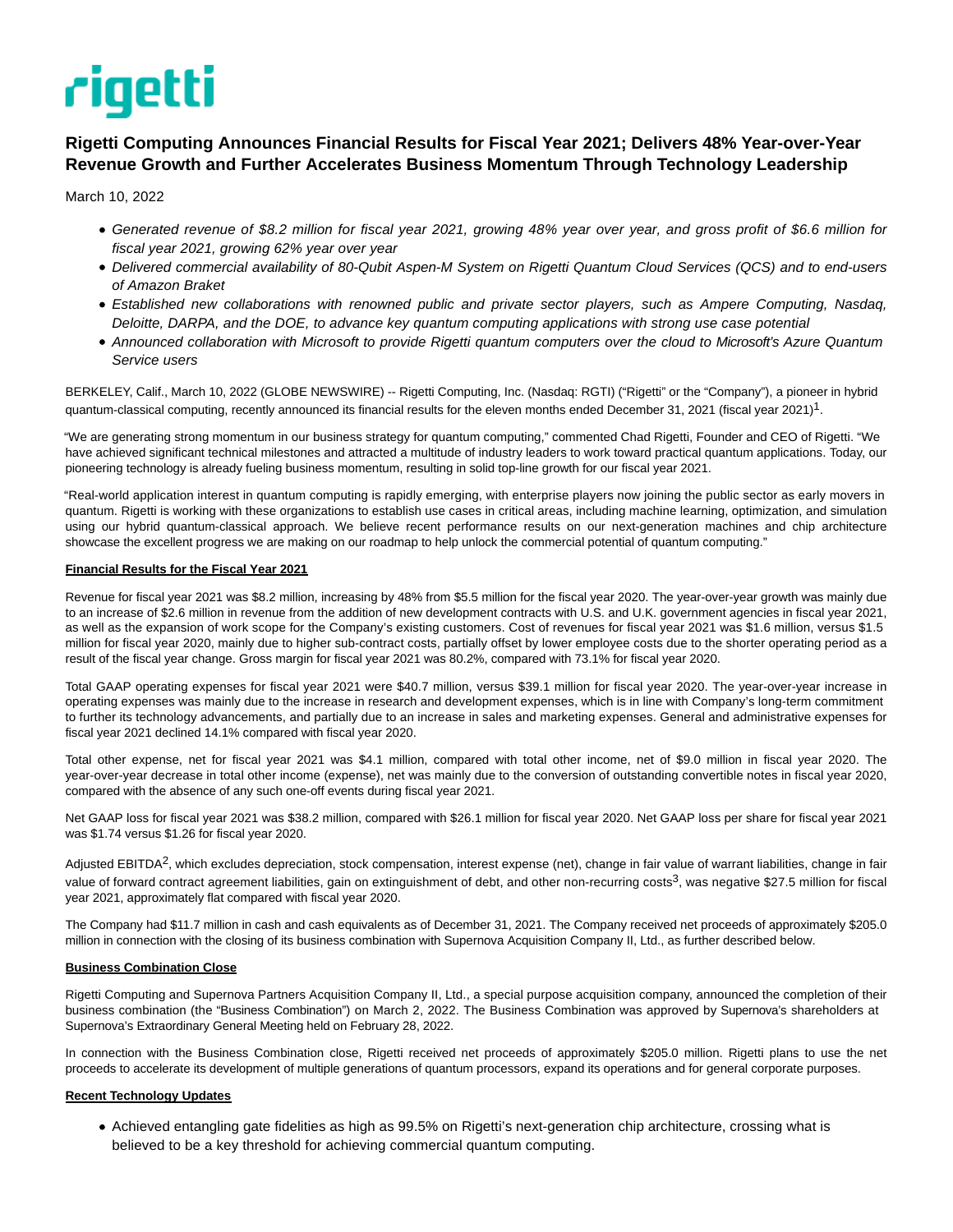- Made 80-qubit quantum system, Aspen-M, commercially available on February 15, 2022.
- Conducted CLOPS (circuit layer operations per second) tests on Rigetti's 40-qubit system, Aspen-11, and 80-qubit system, Aspen-M. The CLOPS metric was originally developed by IBM in October 2021. Test results suggest current Rigetti systems perform as well or better as the number of qubits in the system increases.<sup>4</sup>
- Developed an effective solution to a weather modeling problem using quantum computers.
- Launched world's first multi-chip quantum processor to solve a key scaling challenge for fault-tolerant quantum computers.

# **Recent Business and Partnership Developments**

- Creating hybrid quantum-classical computers designed to unlock a new generation of machine learning applications over the cloud in partnership with Ampere Computing.
- Pursuing development of quantum applications to help solve high-impact computation problems in the financial industry through a collaboration with Nasdaq.
- Pursuing development of an industry-first hybrid quantum-classical compilation toolchain designed to better enable researchers to advance hybrid applications, including quantum sampling and quantum machine learning, in new phase of long-standing partnership with Zapata.
- Delivering hardware, software, and benchmarks for phase two of DARPA's program to develop quantum computers capable of solving complex optimization problems.
- Exploring quantum applications in material simulation, optimization, and machine learning using Rigetti's new scalable processors and in collaboration with Deloitte and Strangeworks.
- Providing access to Rigetti's quantum computers over the cloud to users of Microsoft's Azure Quantum service.
- Advancing quantum computing research and collaborating to identify real-world artificial intelligence use cases through partnership with PlanQK.
- Leading a quantum simulation project for fusion energy, awarded by the Department of Energy (DoE), with Lawrence Livermore National Laboratory and the University of Southern California.
- Pursuing development of an integrated application for simulating molecular systems using Rigetti Quantum Cloud Services in partnership with Riverlane and Astex Pharmaceuticals.

#### **Morgan Stanley TMT Conference**

Chad Rigetti, Rigetti founder and CEO, will participate in a fireside chat at the Morgan Stanley TMT Conference at the Palace Hotel in San Francisco, California, today (Thursday, March 10, 2022) from 11:30 a.m.-12:00 p.m. PT (2:30-3:00 p.m. ET).

A webcast of the event will be available on the [News & Events section of Rigetti's IR website a](https://www.globenewswire.com/Tracker?data=rE-UeNtJg9e1VingJQsItAuFk_OpaEvAbqJu0NHaLh-GubK__mCVb8PzCwJmtY0G1wes6tkUIhffUw9QieJ2v1DSGVj-1JJyycdVOU_RtehSffu0BkZa7U6MD92T777oy1EQTJpQYKzXHvGTxWqWqpVCgFFWSYot4EZt631UOPY=)t the following link: [https://cc.webcasts.com/morg007](https://www.globenewswire.com/Tracker?data=P9pcAvtOn6yBeqCC4qeHcLJyoJA1kxjjq3bnmNaP4-dw3UJWZDwP-DJj0k3qiA-tr2N2FRHGrBWmjmwnRZ9GTiKK9ozzYakwriaiNOZHnJnWh-SltWD8qH3P6wctJxBBjjyzPxyq8_ayQhe6L_CA1MWcbxM_q4UC4Y_MZCrsuvtDN6V55D-8ac1TF41l8BtH6i-mEHNuSayitQevrLFC8w==) /030722a\_js/?entity=74\_53NPXJE, and on-demand replay will be available shortly after the conclusion of the presentation at the same location and will remain available for 90 days.

#### **About Rigetti Computing**

Rigetti Computing is a pioneer in full-stack quantum computing. The Company has operated quantum computers over the cloud since 2017 and serves global enterprise, government and research clients through its Rigetti Quantum Cloud Services platform. The Company's proprietary quantumclassical infrastructure provides ultra-low latency integration with public and private clouds for high-performance practical quantum computing. Rigetti has developed the industry's first multi-chip quantum processor for scalable quantum computing systems. The Company designs and manufactures its chips in-house at Fab-1, the industry's first dedicated and integrated quantum device manufacturing facility. Rigetti was founded in 2013 by Chad Rigetti and today employs more than 160 people with offices in the United States, U.K. and Australia. Learn more at [www.rigetti.com.](https://www.globenewswire.com/Tracker?data=KtCJ4fhlcbwRNxDtTS-Zn4oUl0NRpqY8LaYPCUQnpobKwEnVxExnmWALSHn_4HkwAg9ftAyZLGsZMFym5MYGJw==)

#### **Cautionary Language Concerning Forward-Looking Statements**

Certain statements in this communication may be considered forward-looking statements. Forward-looking statements generally relate to future events and can be identified by terminology such as "pro forma," "may," "should," "could," "might," "plan," "possible," "project," "strive," "budget," "forecast," "expect," "intend," "will," "estimate," "anticipate," "believe," "predict," "potential," "pursue," "anticipate" or "continue," or the negatives of these terms or variations of them or similar terminology. Such forward-looking statements are subject to risks, uncertainties, and other factors which could cause actual results to differ materially from those expressed or implied by such forward-looking statements. These forward-looking statements are based upon estimates and assumptions that, while considered reasonable by Rigetti and its management, are inherently uncertain. Factors that may cause actual results to differ materially from current expectations include, but are not limited to: Rigetti's ability to achieve milestones, technological advancements, including with respect to its roadmap, help unlock quantum computing, and develop practical applications; the potential of quantum computing; the success of Rigetti's partnerships and collaborations; Rigetti's ability to accelerate its development of multiple generations of quantum processors; the outcome of any legal proceedings that may be instituted against Rigetti or others with respect to the Business Combination or other matters; the ability to meet stock exchange listing standards; the risk that the Business Combination disrupts current plans and operations of Rigetti; the ability to recognize the anticipated benefits of the Business Combination, which may be affected by, among other things, competition, the ability of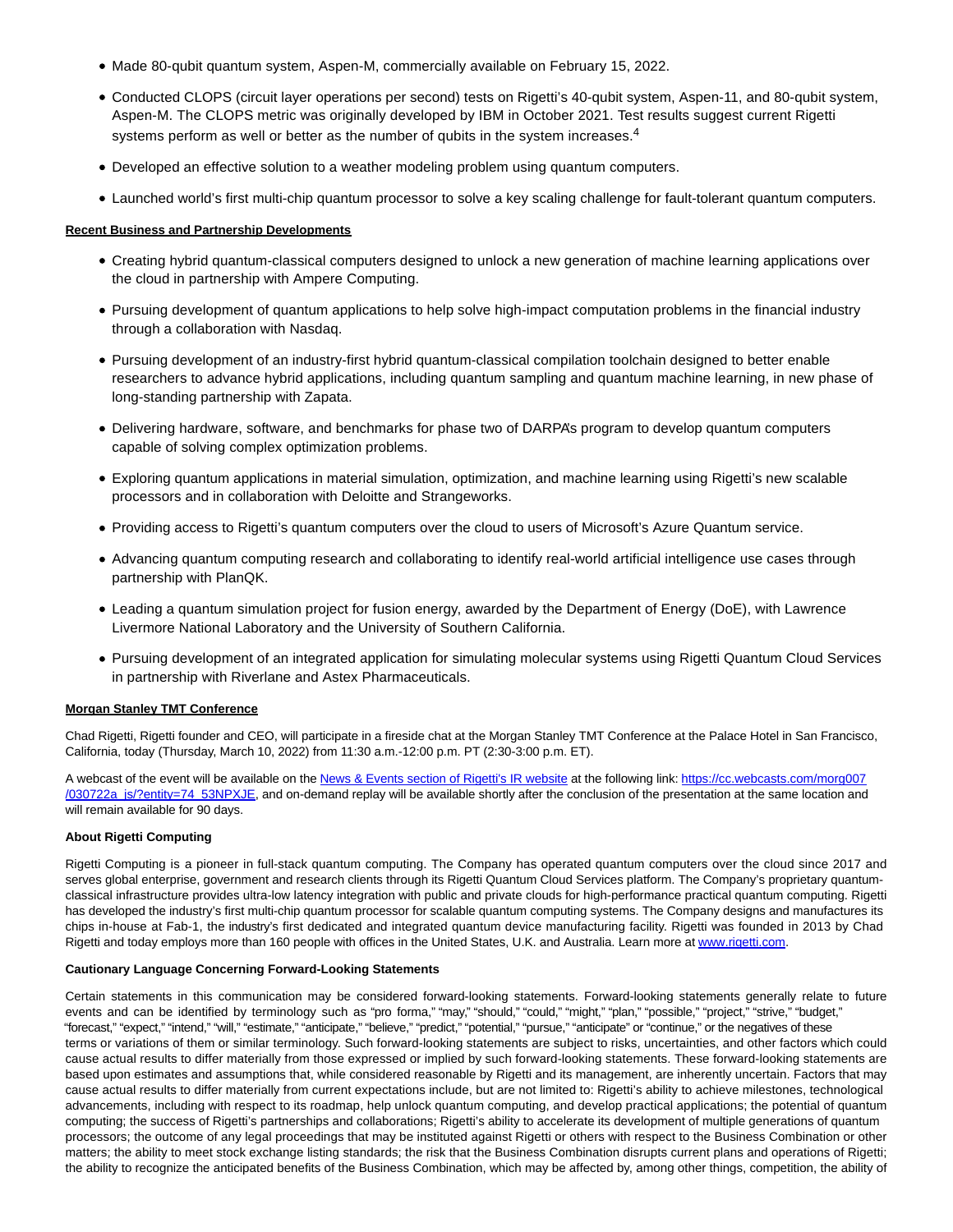Rigetti to grow and manage growth profitably, maintain relationships with customers and suppliers and retain its management and key employees; costs related to the Business Combination and operating as a public company; changes in applicable laws or regulations; the possibility that Rigetti may be adversely affected by other economic, business, or competitive factors; Rigetti's estimates of expenses and profitability; the evolution of the markets in which Rigetti competes; the ability of Rigetti to execute on its technology roadmap; the ability of Rigetti to implement its strategic initiatives, expansion plans and continue to innovate its existing services; the impact of the COVID-19 pandemic on Rigetti's business; the expected use of proceeds of the Business Combination; the sufficiency of Rigetti's cash resources; unfavorable conditions in Rigetti's industry, the global economy or global supply chain, including financial and credit market fluctuations, international trade relations, political turmoil, natural catastrophes, warfare (such as the conflict involving Russia and Ukraine), and terrorist attacks; and other risks and uncertainties set forth in the section entitled "Risk Factors" and "Cautionary Note Regarding Forward-Looking Statements" in the registration on Form S-4, the Company's Form 8-K filed with the Securities and Exchange Commission (the "SEC") on March 7, 2022, and other documents filed by the Company from time to time with the SEC. These filings identify and address other important risks and uncertainties that could cause actual events and results to differ materially from those contained in the forwardlooking statements. Forward-looking statements speak only as of the date they are made. Readers are cautioned not to put undue reliance on forwardlooking statements, and the Company assumes no obligation and does not intend to update or revise these forward-looking statements other than as required by applicable law. The Company does not give any assurance that it will achieve its expectations.

#### **Non-GAAP Financial Measures**

The Company presents Adjusted EBITDA, a non-GAAP financial measure that represents its net loss adjusted to exclude: depreciation, stock compensation, interest expense (net), change in fair value of warrant liabilities, change in fair value of forward contract agreement liabilities, gain on extinguishment of debt, and other non-recurring costs related to severance costs in connection with headcount reductions during the 2020 fiscal year as a result of the COVID-19 pandemic. Below is a reconciliation of Adjusted EBITDA to net loss, the most directly comparable GAAP financial measure. The Company presents Adjusted EBITDA because it is used by management, and management believes it can serve as a helpful supplement, to evaluate its operating performance and trends, allocate internal resources, prepare and approve its annual budget, develop short- and long-term operating plans, determine incentive compensation, and assess the health of its business. The Company believes that Adjusted EBITDA can provide useful measures for period-to-period comparisons of its business as it removes the impact of certain non-cash items and certain variable charges. Adjusted EBITDA has limitations as an analytical tool, and you should not consider this metric in isolation or as a substitute for analysis of the Company's results as reported under GAAP. Some of these limitations are: 1) Adjusted EBITDA does not reflect other non-operating expenses, net of other non-operating income, including net interest expense; 2) Adjusted EBITDA does not reflect tax payments that may represent a reduction in cash available to the Company; 3) although depreciation reflects non-cash charges, the assets being depreciated and amortized may have to be replaced in the future, and Adjusted EBITDA does not reflect cash capital expenditure requirements for such replacements or for new capital expenditure requirements; 4) Adjusted EBITDA does not consider the impact of stock-based compensation expense; 5) Adjusted EBITDA does not reflect acquisition-related expenses; 6) Adjusted EBITDA does not consider the impact of the gain on extinguishment of debt; and 7) other companies, including companies in Rigetti's industry, may calculate Adjusted EBITDA differently, which reduces its usefulness as a comparative measure. Because of these limitations, you should consider Adjusted EBITDA alongside other financial performance measures, including net loss, revenue, and the Company's other GAAP results.

#### **Rigetti Holdings, Inc Balance Sheets As of December 31, 2021**

|                                                                               |    | December 31,               |    | January 31,                |  |
|-------------------------------------------------------------------------------|----|----------------------------|----|----------------------------|--|
|                                                                               |    | 2021 (fiscal year<br>2021) |    | 2021 (fiscal year<br>2020) |  |
| <b>Assets</b>                                                                 |    |                            |    |                            |  |
| Current assets:                                                               |    |                            |    |                            |  |
| Cash                                                                          | \$ | 11,728,516                 | \$ | 22,202,388                 |  |
| Accounts receivable                                                           |    | 1,542,540                  |    | 479,374                    |  |
| Prepaid expenses and other current assets                                     |    | 1,350,690                  |    | 1,035,703                  |  |
| Deferred offering costs                                                       |    | 3,448,470                  |    |                            |  |
| Total current assets                                                          |    | 18,070,216                 |    | 23,717,465                 |  |
| Property and equipment, net                                                   |    | 22,497,484                 |    | 20,140,872                 |  |
| Restricted cash                                                               |    | 317,134                    |    | 317,134                    |  |
| Other assets                                                                  |    | 164,341                    |    | 129,363                    |  |
| Goodwill                                                                      |    | 5,377,255                  |    | 5,377,255                  |  |
| <b>Total assets</b>                                                           |    | 46,426,430                 | \$ | 49,682,089                 |  |
| Liabilities, redeemable convertible preferred stock and stockholders' deficit |    |                            |    |                            |  |
| Current liabilities:                                                          |    |                            |    |                            |  |
| Accounts payable                                                              | \$ | 1,970,998                  | \$ | 1,107,924                  |  |
| Accrued expenses and other current liabilities                                |    | 4,035,615                  |    | 1,603,299                  |  |
| Deferred revenue - current                                                    |    | 984,976                    |    | 491,827                    |  |
| Debt - current portion                                                        |    | 1,290,538                  |    |                            |  |
| <b>Total current liabilities</b>                                              |    | 8,282,127                  |    | 3,203,050                  |  |
| Debt - net of current portion                                                 |    | 23,500,494                 |    |                            |  |
| Derivative warrant liabilities                                                |    | 4,354,707                  |    |                            |  |
| Other liabilities                                                             |    | 294,632                    |    | 381,300                    |  |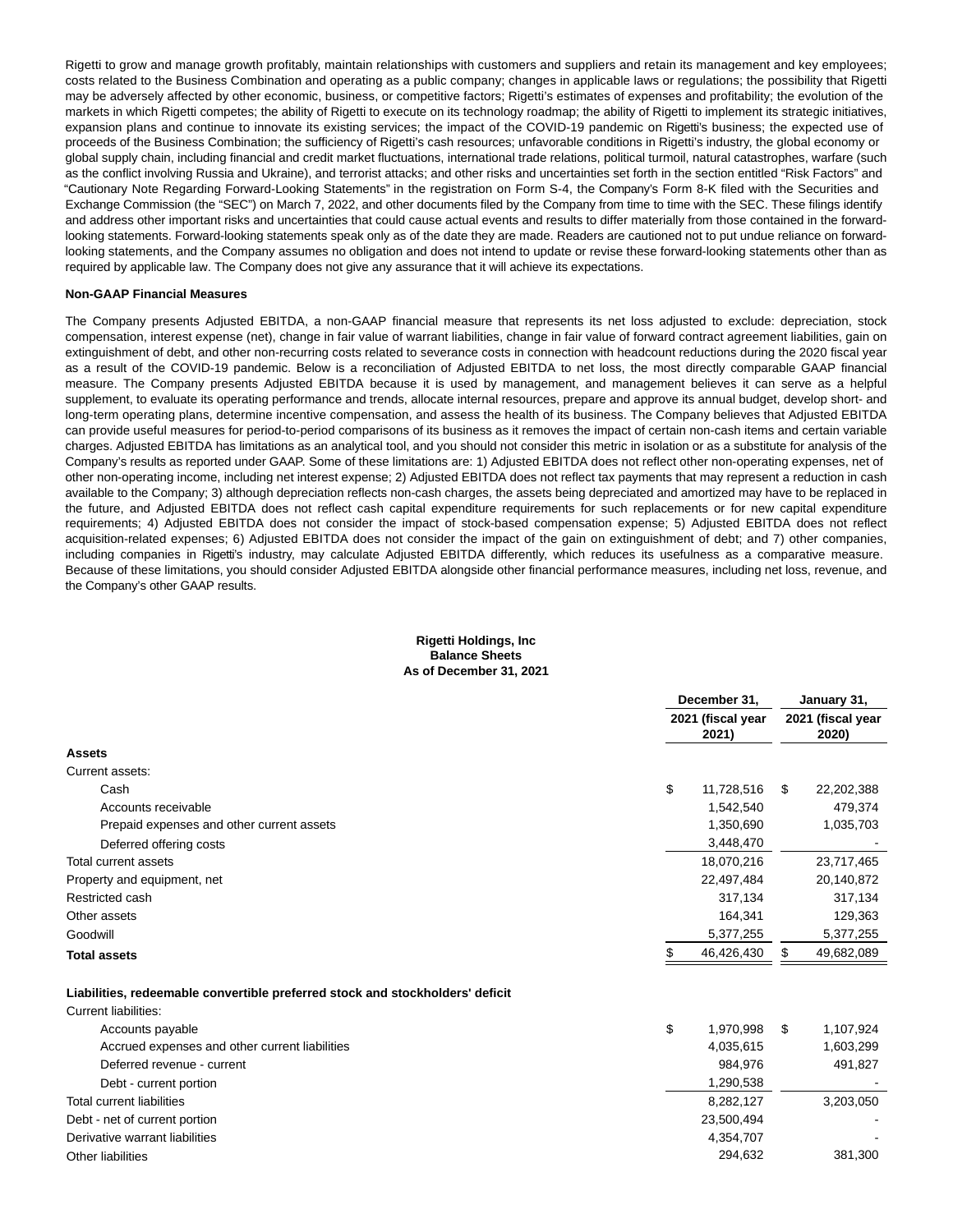| <b>Total liabilities</b>                                                                                                                                                                                                                                                                                                                             | 36,431,960      | 3,584,350      |
|------------------------------------------------------------------------------------------------------------------------------------------------------------------------------------------------------------------------------------------------------------------------------------------------------------------------------------------------------|-----------------|----------------|
| Commitments and contingencies (Note 6)                                                                                                                                                                                                                                                                                                               |                 |                |
| Redeemable convertible preferred stock, par value \$0.000001 per share. 102,891,847 shares authorized at<br>December 31, 2021 and January 31, 2021, respectively; and 98,726,505 shares issued and outstanding at<br>December 31, 2021 and January 31, 2021, respectively (aggregate liquidation preference of \$89,524,504 at<br>December 31, 2021) | 81,523,141      | 81,523,141     |
| Stockholders' deficit:                                                                                                                                                                                                                                                                                                                               |                 |                |
| Common stock, par value \$0.000001 per share. 170,333,338 shares authorized at December 31, 2021 and<br>January 31, 2021, respectively; 23,153,127 and 21,071,085 of shares issued and outstanding at December<br>31, 2021 and January 31, 2021, respectively                                                                                        | 23              | 21             |
| Additional paid-in capital                                                                                                                                                                                                                                                                                                                           | 135,550,822     | 133,407,584    |
| Accumulated other comprehensive gain                                                                                                                                                                                                                                                                                                                 | 51.815          | 56.825         |
| Accumulated deficit                                                                                                                                                                                                                                                                                                                                  | (207, 131, 331) | (168,889,832)  |
| Total stockholders' deficit                                                                                                                                                                                                                                                                                                                          | (71,528,671)    | (35, 425, 402) |
| Total liabilities, redeemable convertible preferred stock and stockholders' deficit                                                                                                                                                                                                                                                                  | 46,426,430      | 49,682,089     |

#### **Rigetti Holdings, Inc Statements of Operations December 31, 2021**

|                                                                                                                         |    | <b>11 Months Ended</b><br>December 31, | <b>Year Ended</b><br>January 31, |              |  |
|-------------------------------------------------------------------------------------------------------------------------|----|----------------------------------------|----------------------------------|--------------|--|
|                                                                                                                         |    | 2021 (fiscal year<br>2021)             | 2021 (fiscal year<br>2020)       |              |  |
| Revenue                                                                                                                 | \$ | 8,196,306                              | \$                               | 5,542,598    |  |
| Cost of revenue                                                                                                         |    | 1,623,336                              |                                  | 1,491,610    |  |
| Total gross profit                                                                                                      |    | 6,572,970                              |                                  | 4,050,988    |  |
| Operating expenses:                                                                                                     |    |                                        |                                  |              |  |
| Research and development                                                                                                |    | 26,927,599                             |                                  | 24,099,335   |  |
| General and administrative                                                                                              |    | 11,299,068                             |                                  | 13, 157, 735 |  |
| Sales and marketing                                                                                                     |    | 2,474,968                              |                                  | 1,885,565    |  |
| Total operating expenses                                                                                                |    | 40,701,635                             |                                  | 39,142,635   |  |
| Loss from operations                                                                                                    |    | (34, 128, 665)                         |                                  | (35,091,647) |  |
| Other (expense) income, net:                                                                                            |    |                                        |                                  |              |  |
| Gain on extinguishment of debt                                                                                          |    |                                        |                                  | 8,913,532    |  |
| Change in fair value of warrant liability                                                                               |    | (1,664,133)                            |                                  |              |  |
| Interest expense                                                                                                        |    | (2,465,135)                            |                                  | (51,666)     |  |
| Interest income                                                                                                         |    | 9,852                                  |                                  | 60,154       |  |
| Other income                                                                                                            |    | 6,582                                  |                                  | 42,131       |  |
| Total other (expense) income, net                                                                                       |    | (4, 112, 834)                          |                                  | 8,964,151    |  |
| Net loss before provision for income taxes                                                                              |    |                                        |                                  |              |  |
| Provision for income taxes                                                                                              |    |                                        |                                  |              |  |
| <b>Net loss</b>                                                                                                         | \$ | (38, 241, 499)                         | \$                               | (26,127,496) |  |
| Net loss per share attributable to common stockholders - basic and diluted                                              | \$ | (1.74)                                 | \$                               | (1.26)       |  |
| Weighted average shares used in computing net loss per share attributable to common stockholders<br>- basic and diluted |    | 21,941,997                             |                                  | 20,719,085   |  |

#### **Rigetti Holdings, Inc Statement of Cash Flows December 31, 2021**

|                                                                             | <b>11 Months Ended</b>                          | Year Ended     |
|-----------------------------------------------------------------------------|-------------------------------------------------|----------------|
|                                                                             | December 31.                                    | January 31,    |
|                                                                             | 2021 (fiscal year 2021) 2021 (fiscal year 2020) |                |
| Cash flows from operating activities                                        |                                                 |                |
| Net loss                                                                    | \$<br>(38, 241, 499)                            | (26, 127, 496) |
| Adjustments to reconcile net loss to net cash used in operating activities: |                                                 |                |
| Depreciation and amortization                                               | 4,651,129                                       | 4,299,263      |
| Stock-based compensation                                                    | 1,765,371                                       | 2,592,038      |
| Gain on extinguishment of debt                                              |                                                 | (8,913,532)    |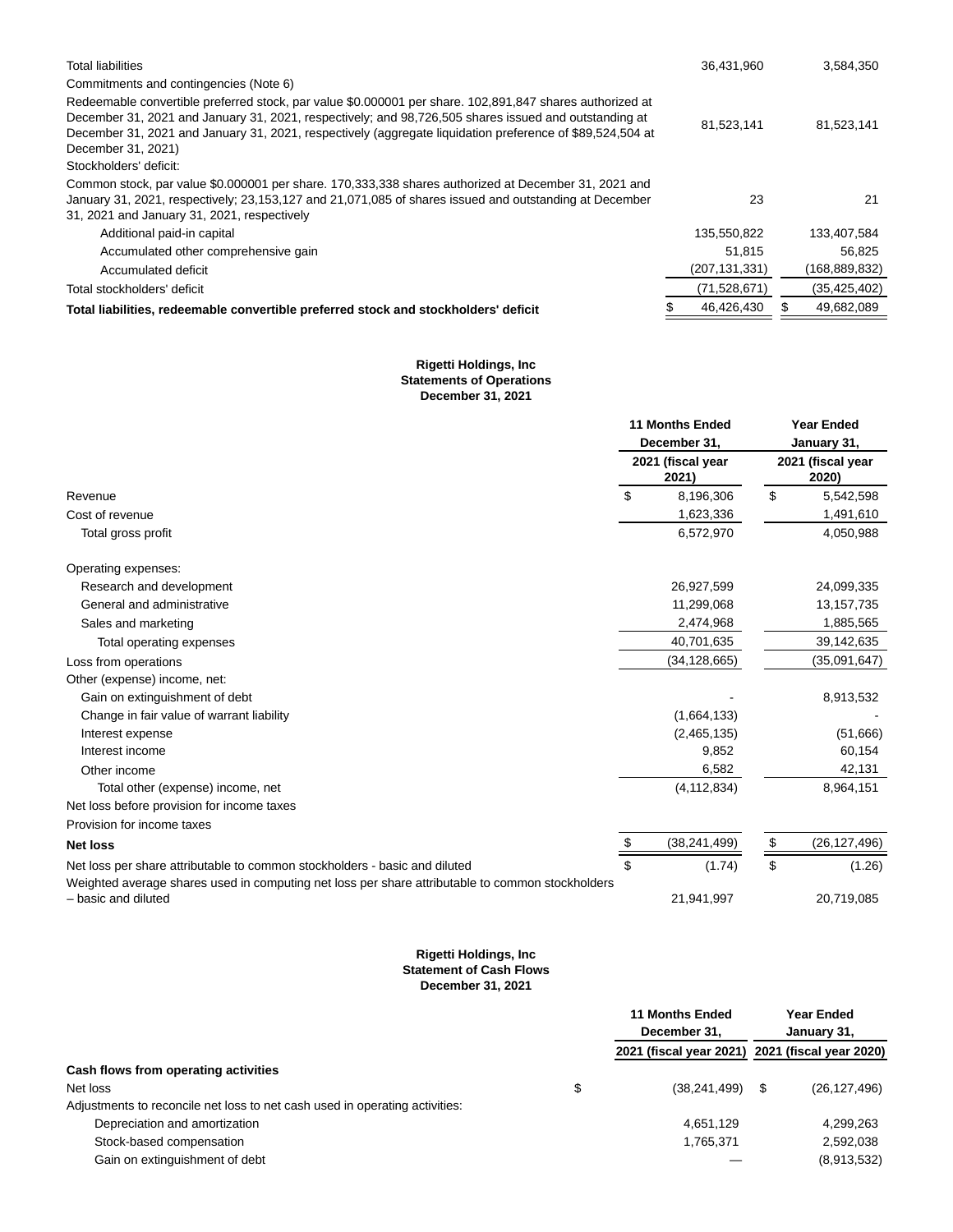| Change in fair value of derivative warrant liabilities                                            | 1,664,133       |                   |
|---------------------------------------------------------------------------------------------------|-----------------|-------------------|
| Change in fair value of forward contract agreement liabilities                                    | 230,000         |                   |
| Amortization of debt issuance costs                                                               | 512,755         |                   |
| Amortization of debt commitment fee asset                                                         | 94,405          |                   |
| Accretion of debt end of term liabilities                                                         | 121,585         |                   |
| Changes in operating assets and liabilities:                                                      |                 |                   |
| Accounts receivable                                                                               | (1,063,166)     | (290, 399)        |
| Prepaid expenses and other current assets                                                         | (314,988)       | 244,932           |
| Other assets                                                                                      | (34, 978)       | (2, 248)          |
| Deferred revenue                                                                                  | 493,149         | (1,659,856)       |
| Accounts payable                                                                                  | (388, 574)      | (1,995,037)       |
| Accrued expenses and other current liabilities                                                    | 1,553,984       | 1,403,772         |
| Other liabilities                                                                                 | (86, 666)       | 381,300           |
| Net cash used in operating activities                                                             | (29,043,360)    | (30,067,263)      |
| Cash flows from investing activities                                                              |                 |                   |
| Purchases of property and equipment                                                               | (7,007,742)     | (4,400,432)       |
| Net cash used in investing activities                                                             | (7,007,742)     | (4,400,432)       |
| Cash flows from financing activities                                                              |                 |                   |
| Proceeds from issuance of convertible notes                                                       |                 | 2,200,000         |
| Proceeds from issuance of debt and warrants                                                       | 27,000,000      |                   |
| Payments on debt issuance costs                                                                   | (247, 140)      |                   |
| Payments on deferred offering costs                                                               | (1,548,489)     |                   |
| Proceeds from issuance of preferred stock and warrants, gross                                     |                 | 54,022,876        |
| Proceeds from issuance of common stock upon exercise of stock options                             | 374,901         | 51,384            |
| Proceeds from issuance of common stock upon exercise of common stock warrants                     | 2,968           | 14,980            |
| Net cash provided by financing activities                                                         | 25,582,240      | 56,289,240        |
| Effect of changes in exchange rate on cash and restricted cash                                    | (5,010)         | 72,136            |
| Net (decrease) increase in cash and restricted cash                                               | (10, 473, 872)  | 21,893,681        |
| Cash and restricted cash at beginning of period                                                   | 22,519,522      | 625,841           |
| \$<br>Cash and restricted cash at end of period                                                   | 12,045,650      | \$<br>22,519,522  |
|                                                                                                   |                 |                   |
| Supplemental disclosure of cash flow information:                                                 |                 |                   |
| Cash paid for interest                                                                            | \$<br>1,488,890 | \$<br>51,666      |
| Supplemental disclosure of non-cash financing activity:                                           |                 |                   |
| Deferred offering costs in accounts payable and accrued expenses                                  | \$<br>1,899,981 | \$                |
| Fair value of loan and security agreement warrant liability                                       | \$<br>2,690,574 |                   |
| Conversion of redeemable convertible preferred stock to common stock upon equity recapitalization | \$              | \$<br>120,793,893 |
| Conversion of convertible notes to redeemable convertible preferred stock and warrants            | \$              | \$<br>19,874,439  |
| Issuance of redeemable convertible preferred stock upon equity recapitalization                   | \$              | \$<br>7,734,083   |
| Issuance of common stock in connection with debt modification                                     | \$              | \$<br>1,443,605   |
| Conversion of SAFE to redeemable convertible preferred stock                                      | \$              | \$<br>1,190,530   |
| Conversion of convertible notes to common stock                                                   | \$              | \$<br>427,690     |
| Issuance of warrants to customer                                                                  | \$              | \$<br>154,330     |
|                                                                                                   |                 |                   |

## **Rigetti Holdings, Inc Reconciliation of Net Loss to Adjusted EBITDA**

|                                                                | <b>11 Months Ended</b><br>December 31, |                            | <b>Year Ended</b><br>January 31, |                            |
|----------------------------------------------------------------|----------------------------------------|----------------------------|----------------------------------|----------------------------|
|                                                                |                                        | 2021 (fiscal year<br>2021) |                                  | 2021 (fiscal year<br>2020) |
| Net loss                                                       | \$                                     | (38, 241, 499)             | \$                               | (26, 127, 496)             |
| Excluding:                                                     |                                        |                            |                                  |                            |
| Depreciation                                                   |                                        | 4,651,129                  |                                  | 4,299,263                  |
| Stock compensation                                             |                                        | 1,765,371                  |                                  | 2,592,038                  |
| Interest expense (net)                                         |                                        | 2,455,283                  |                                  | (8, 488)                   |
| Change in fair value of warrant liabilities                    |                                        | 1,664,133                  |                                  |                            |
| Change in fair value of forward contract agreement liabilities |                                        | 230,000                    |                                  |                            |
| Gain on extinguishment of debt                                 |                                        |                            |                                  | (8,913,532)                |
| Other non-recurring costs <sup>®</sup>                         |                                        |                            |                                  | 666,765                    |
| <b>Adjusted EBITDA</b>                                         | \$                                     | (27, 475, 583)             | \$.                              | (27, 491, 450)             |